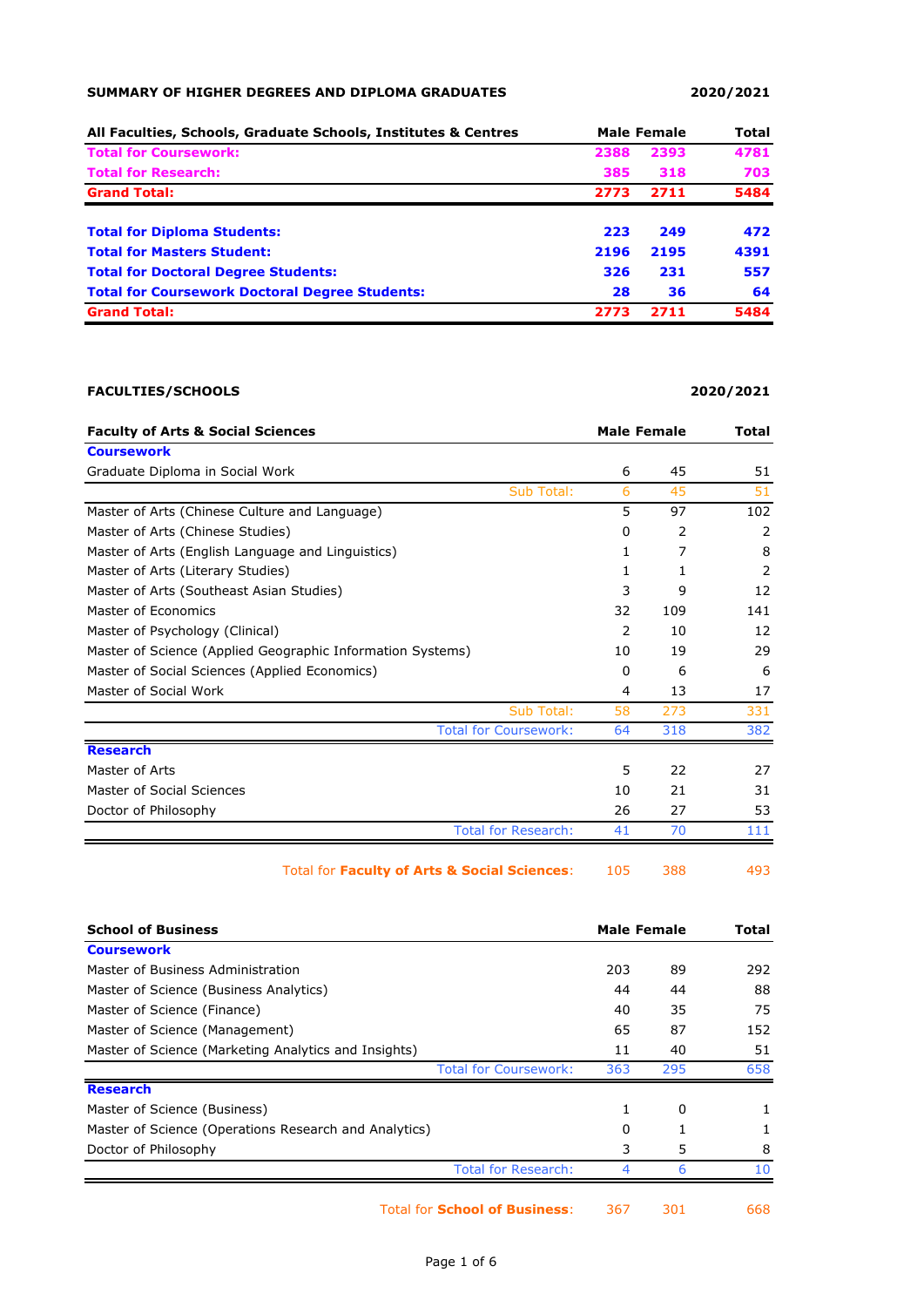| <b>School of Computing</b> |                                       | <b>Male Female</b> |               | <b>Total</b>  |
|----------------------------|---------------------------------------|--------------------|---------------|---------------|
| <b>Coursework</b>          |                                       |                    |               |               |
| Master of Computing        |                                       | 167                | 74            | 241           |
|                            | <b>Total for Coursework:</b>          | 167                | 74            | 241           |
| <b>Research</b>            |                                       |                    |               |               |
| Master of Science          |                                       | 0                  | $\mathcal{P}$ | $\mathcal{L}$ |
| Doctor of Philosophy       |                                       | 19                 | 14            | 33            |
|                            | <b>Total for Research:</b>            | 19                 | 16            | 35            |
|                            | Total for <b>School of Computing:</b> | 186                | 90            | 276.          |

**Faculty of Dentistry Male Female Total Coursework** Graduate Diploma in Dental Implantology 3 4 7 Graduate Diploma in Geriatric Dentistry 1 1 1 2 Sub Total: 4 5 9 Master of Dental Surgery (Endodontics) 0 2 2 2 Master of Dental Surgery (Oral & Maxillofacial Surgery) 3 0 3 3 0 3 Master of Dental Surgery (Orthodontics) and the control of the control of the control of the control of the control of the control of the control of the control of the control of the control of the control of the control o Master of Dental Surgery (Paediatric Dentistry) 0 0 2 2 2 Master of Dental Surgery (Periodontology) and the control of the control of the control of the control of the control of the control of the control of the control of the control of the control of the control of the control Master of Dental Surgery (Prosthodontics) 1 1 2 Sub Total: 6 7 13 Total for Coursework: 10 12 22 **Research** Master of Science 1 0 1 Doctor of Philosophy 1 2 3 Total for Research: 2 2 4

Total for **Faculty of Dentistry**: 12 14 26

|  |  | ۹<br>., |
|--|--|---------|
|  |  |         |

| <b>School of Design &amp; Environment</b>                 | <b>Male Female</b> |     | Total |
|-----------------------------------------------------------|--------------------|-----|-------|
| <b>Coursework</b>                                         |                    |     |       |
| Master of Architecture                                    | 66                 | 62  | 128   |
| Master of Arts (Urban Design)                             | 11                 | 22  | 33    |
| Master of Landscape Architecture                          | 3                  | 16  | 19    |
| Master of Science (Building Performance & Sustainability) | 16                 | 9   | 25    |
| Master of Science (Environmental Management)              | 20                 | 37  | 57    |
| Master of Science (Integrated Sustainable Design)         | 7                  | 12  | 19    |
| Master of Science (Project Management)                    | 29                 | 23  | 52    |
| Master of Science (Real Estate)                           | 22                 | 14  | 36    |
| Master of Urban Planning                                  | 9                  | 15  | 24    |
| <b>Total for Coursework:</b>                              | 183                | 210 | 393   |
| <b>Research</b>                                           |                    |     |       |
| Master of Science (Building)                              | 2                  | 0   | 2     |
| Doctor of Philosophy                                      | 5                  | 8   | 13    |
| <b>Total for Research:</b>                                |                    | 8   | 15    |
|                                                           |                    |     |       |

Total for **School of Design & Environment**: 190 218 408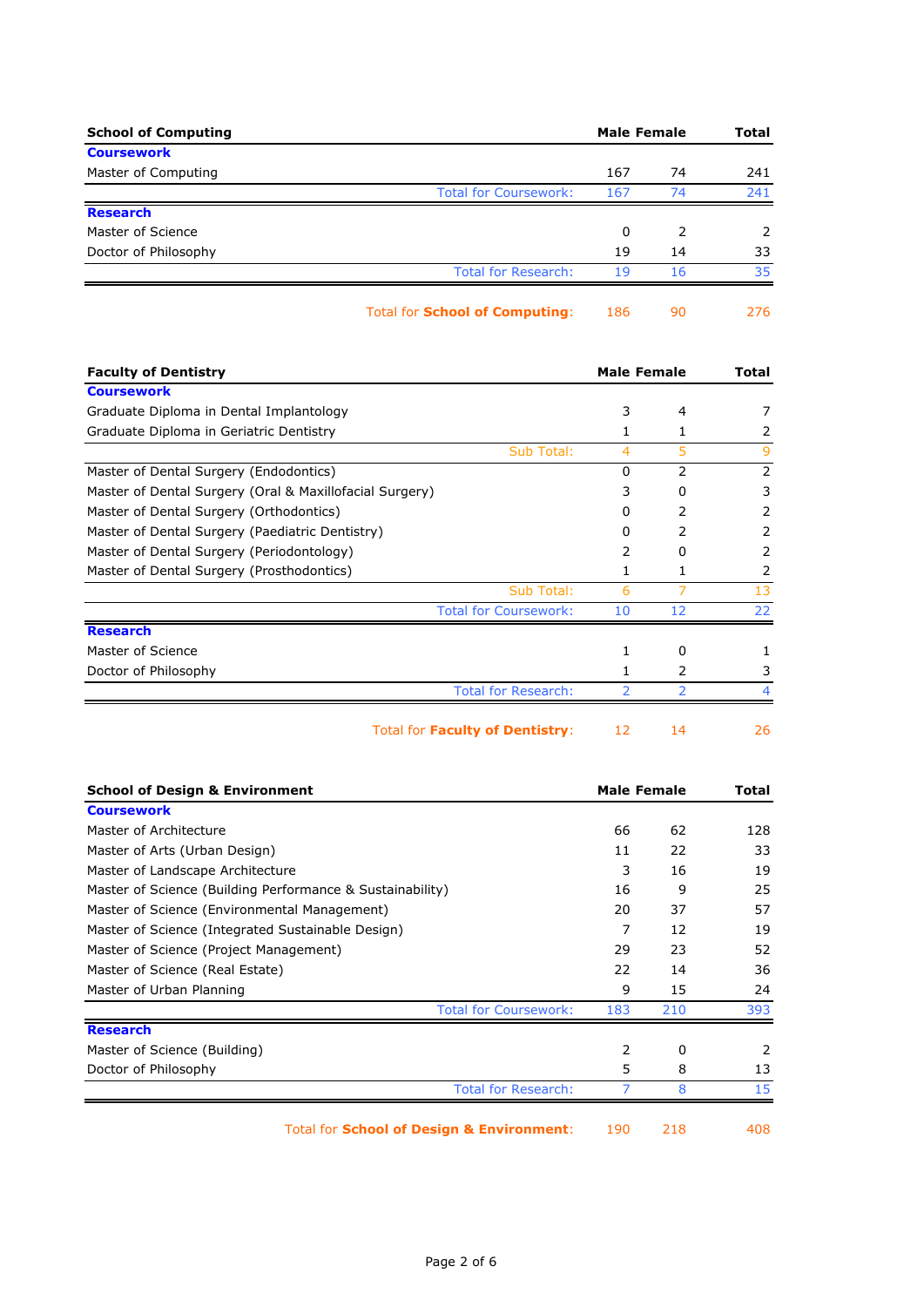| <b>Faculty of Engineering</b>                                  |            | <b>Male Female</b> |          | <b>Total</b>                |
|----------------------------------------------------------------|------------|--------------------|----------|-----------------------------|
| <b>Coursework</b>                                              |            |                    |          |                             |
| Graduate Diploma in Electrical Engineering                     |            | 0                  | 2        | 2                           |
|                                                                | Sub Total: | $\mathbf{0}$       | 2        | $\overline{2}$              |
| Master of Science (Chemical Engineering)                       |            | 21                 | 14       | 35                          |
| Master of Science (Civil Engineering)                          |            | 115                | 51       | 166                         |
| Master of Science (Electrical Engineering)                     |            | 129                | 55       | 184                         |
| Master of Science (Environmental Engineering)                  |            | 18                 | 31       | 49                          |
| Master of Science (Geotechnical Engineering)                   |            | 17                 | 11       | 28                          |
| Master of Science (Industrial and Systems Engineering)         |            | 56                 | 36       | 92                          |
| Master of Science (Intellectual Property Management)           |            | 1                  | $\Omega$ | 1                           |
| Master of Science (Management of Technology)                   |            | 40                 | 23       | 63                          |
| Master of Science (Materials Science and Engineering)          |            | 26                 | 17       | 43                          |
| Master of Science (Mechanical Engineering)                     |            | 91                 | 34       | 125                         |
| Master of Science (Offshore Technology)                        |            | 10                 | 6        | 16                          |
| Master of Science (Petroleum Projects and Offshore Technology) |            | 8                  | 1        | 9                           |
| Master of Science (Safety, Health & Environmental Technology)  |            | 46                 | 28       | 74                          |
| Master of Science (Supply Chain Management)                    |            | 45                 | 41       | 86                          |
| Master of Science (Systems Design and Management)              |            | 9                  | 6        | 15                          |
|                                                                | Sub Total: | 632                | 354      | 986                         |
| <b>Total for Coursework:</b>                                   |            | 632                | 356      | 988                         |
| <b>Research</b>                                                |            |                    |          |                             |
| Master of Engineering                                          |            | 20                 | 15       | 35                          |
| Doctor of Philosophy                                           |            | 123                | 52       | 175                         |
| <b>Total for Research:</b>                                     |            | 143                | 67       | 210                         |
|                                                                |            | ,,,                |          | $\rightarrow$ $\sim$ $\sim$ |

Total for **Faculty of Engineering**: 775 423 1198

| <b>Faculty of Law</b>                                           |            |    | <b>Male Female</b> |     |
|-----------------------------------------------------------------|------------|----|--------------------|-----|
| <b>Coursework</b>                                               |            |    |                    |     |
| Graduate Diploma in Maritime & Arbitration                      |            | 5  | 3                  | 8   |
|                                                                 | Sub Total: | 5  | 3                  | 8   |
| Master of Laws                                                  |            | 0  | 18                 | 18  |
| Master of Laws (Asian Legal Studies)                            |            | 0  | 5                  | 5   |
| Master of Laws (Corporate & Financial Services Law)             |            | 5  | 15                 | 20  |
| Master of Laws (Intellectual Property & Technology Law)         |            | 0  | 12                 | 12  |
| Master of Laws (International Arbitration & Dispute Resolution) |            | 5  | 13                 | 18  |
| Master of Laws (International Business Law)                     |            | 11 | 36                 | 47  |
| Master of Laws (Maritime Law)                                   |            | 3  | 7                  | 10  |
|                                                                 | Sub Total: | 24 | 106                | 130 |
| <b>Total for Coursework:</b>                                    |            | 29 | 109                | 138 |
| Total for Faculty of Law:                                       |            | 29 | 109                | 138 |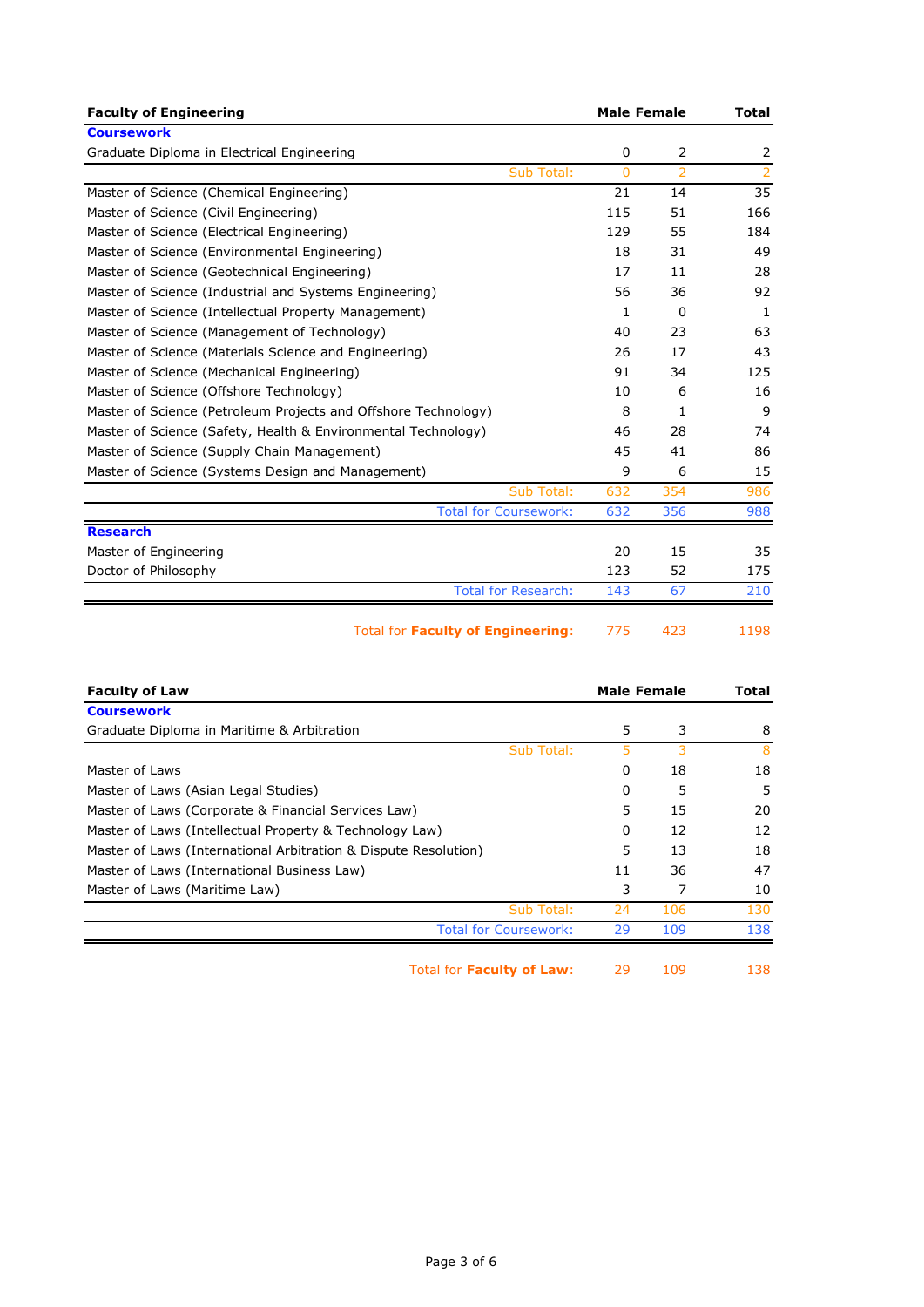| Lee Kuan Yew School of Public Policy           |                              | Male Female |     | Total |  |
|------------------------------------------------|------------------------------|-------------|-----|-------|--|
| <b>Coursework</b>                              |                              |             |     |       |  |
| Master in International Affairs                |                              | 6           | 15  | 21    |  |
| Master in Public Administration                |                              | 28          | 23  | 51    |  |
| Master in Public Administration and Management |                              | 19          | 26  | 45    |  |
| Master in Public Policy                        |                              | 41          | 40  | 81    |  |
|                                                | <b>Total for Coursework:</b> | 94          | 104 | 198   |  |
| <b>Research</b>                                |                              |             |     |       |  |
| Doctor of Philosophy                           |                              |             | 3   | 4     |  |
|                                                | <b>Total for Research:</b>   |             | 3   |       |  |
|                                                |                              |             |     |       |  |

| Total for Lee Kuan Yew School of Public Policy: |  |  | 202 |
|-------------------------------------------------|--|--|-----|
|-------------------------------------------------|--|--|-----|

| Saw Swee Hock School of Public Health                   | <b>Male Female</b> |    | Total |
|---------------------------------------------------------|--------------------|----|-------|
| <b>Coursework</b>                                       |                    |    |       |
| Graduate Diploma in Applied Epidemiology                | 0                  |    |       |
| Sub Total:                                              |                    |    |       |
| Master of Public Health                                 | 27                 | 35 | 62    |
| Sub Total:                                              | 27                 | 35 | 62    |
| <b>Total for Coursework:</b>                            | 27                 | 36 | 63    |
| <b>Research</b>                                         |                    |    |       |
| Doctor of Philosophy                                    | 4                  | 10 | 14    |
| <b>Total for Research:</b>                              | ⊿                  | 10 | 14    |
| <b>Total for Saw Swee Hock School of Public Health:</b> | 31                 | 46 | 77    |

| <b>Faculty of Science</b>                                  | <b>Male Female</b> |     | Total |
|------------------------------------------------------------|--------------------|-----|-------|
| <b>Coursework</b>                                          |                    |     |       |
| Master of Science (Applied Physics)                        | 5                  | 3   | 8     |
| Master of Science (Chemistry)                              | 10                 | 10  | 20    |
| Master of Science (Chemistry for Energy and Environment)   | 21                 | 37  | 58    |
| Master of Science (Data Science and Machine Learning)      | 4                  | 1   | 5     |
| Master of Science (Food Science and Human Nutrition)       | 15                 | 46  | 61    |
| Master of Science (Industrial Chemistry)                   | 9                  | 4   | 13    |
| Master of Science (Mathematics)                            | 16                 | 14  | 30    |
| Master of Science (Pharmaceutical Sciences and Technology) | 4                  | 5   | 9     |
| Master of Science (Physics)                                | 4                  | 4   | 8     |
| Master of Science (Quantitative Finance)                   | 41                 | 75  | 116   |
| Master of Science (Statistics)                             | 52                 | 111 | 163   |
| NUS-ANU Master of Science (Science Communication)          | 5                  | 13  | 18    |
| Doctor of Pharmacy                                         | 4                  | 4   | 8     |
| <b>Total for Coursework:</b>                               | 190                | 327 | 517   |
| <b>Research</b>                                            |                    |     |       |
| Master of Science                                          | 17                 | 19  | 36    |
| Master of Science (Pharmacy)                               | 1                  | 1   | 2     |
| Doctor of Philosophy                                       | 74                 | 53  | 127   |
| <b>Total for Research:</b>                                 | 92                 | 73  | 165   |
| <b>Total for Faculty of Science:</b>                       | 282                | 400 | 682   |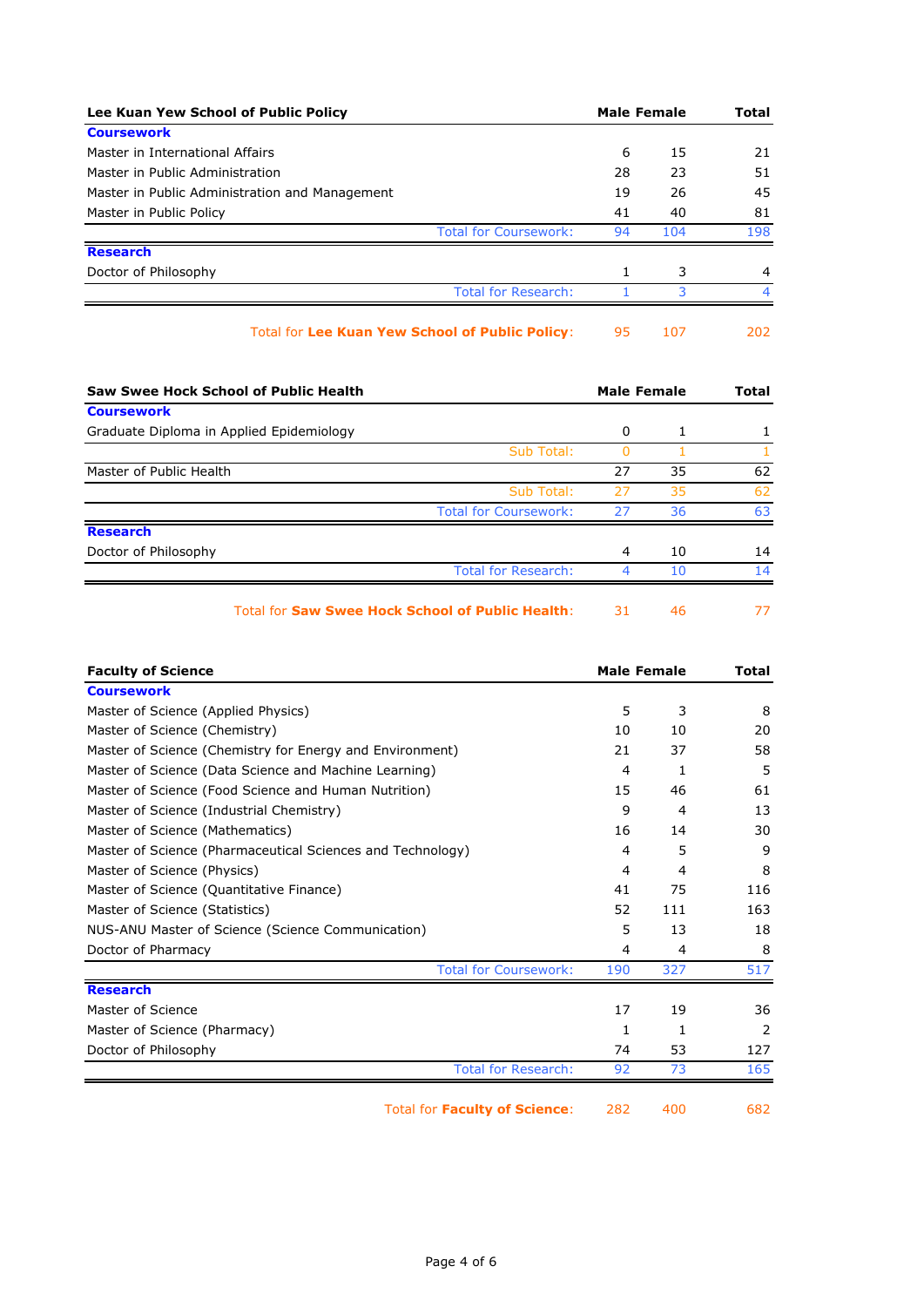| Yong Loo Lin School of Medicine                       |     | <b>Male Female</b> | Total |
|-------------------------------------------------------|-----|--------------------|-------|
| <b>Coursework</b>                                     |     |                    |       |
| Graduate Diploma in Community Health Nursing          | 0   | 7                  | 7     |
| Graduate Diploma in Family Medicine                   | 67  | 70                 | 137   |
| Graduate Diploma in Family Practice Dermatology       | 19  | 9                  | 28    |
| Graduate Diploma in Geriatric Medicine                | 16  | 8                  | 24    |
| Graduate Diploma in Mental Health                     | 9   | 12                 | 21    |
| Graduate Diploma in Occupational Medicine             | 19  | 6                  | 25    |
| Graduate Diploma in Palliative Medicine               | 7   | 15                 | 22    |
| Sub Total:                                            | 137 | 127                | 264   |
| Master of Clinical Investigation                      | 12  | 11                 | 23    |
| Master of Medicine (Diagnostic Radiology)             | 21  | 12                 | 33    |
| Master of Medicine (Emergency Medicine)               | 3   | 5                  | 8     |
| Master of Medicine (Family Medicine)                  | 36  | 37                 | 73    |
| Master of Medicine (Internal Medicine)                | 29  | 34                 | 63    |
| Master of Medicine (Ophthalmology)                    | 5   | 2                  | 7     |
| Master of Medicine (Orthopaedic Surgery)              | 8   | $\mathbf{1}$       | 9     |
| Master of Medicine (Otorhinolaryngology)              | 6   | 7                  | 13    |
| Master of Medicine (Surgery)                          | 15  | 11                 | 26    |
| Master of Nursing                                     | 5   | 24                 | 29    |
| Master of Science (Audiology)                         | 3   | 11                 | 14    |
| Master of Science (Speech and Language Pathology)     | 2   | 20                 | 22    |
| Sub Total:                                            | 145 | 175                | 320   |
| <b>Total for Coursework:</b>                          | 282 | 302                | 584   |
| <b>Research</b>                                       |     |                    |       |
| Master of Science                                     | 2   | 5                  | 7     |
| Doctor of Philosophy                                  | 30  | 31                 | 61    |
| <b>Total for Research:</b>                            | 32  | 36                 | 68    |
| <b>Total for Yong Loo Lin School of Medicine:</b>     | 314 | 338                | 652   |
| <b>Yong Siew Toh Conservatory of Music</b>            |     | <b>Male Female</b> | Total |
| <b>Coursework</b>                                     |     |                    |       |
| Master of Music                                       | 0   | 2                  | 2     |
| <b>Total for Coursework:</b>                          | 0   | 2                  | 2.    |
| <b>Total for Yong Siew Toh Conservatory of Music:</b> | 0   | 2                  | 2     |
| <b>DUKE-NUS MEDICAL SCHOOL</b>                        |     | <b>Male Female</b> | Total |
| <b>Coursework</b>                                     |     |                    |       |
| Doctor of Medicine                                    | 24  | 32                 | 56    |
| <b>Total for Coursework:</b>                          | 24  | 32                 | 56    |
| <b>Research</b>                                       |     |                    |       |
| Master of Science                                     | 0   | 1                  | 1     |
| Doctor Of Philosophy                                  | 4   | 7                  | 11    |
| <b>Total for Research:</b>                            | 4   | 8                  | 12    |
|                                                       |     |                    |       |

Total for **Duke-NUS Graduate Medical School S'pore**: 28 40 68